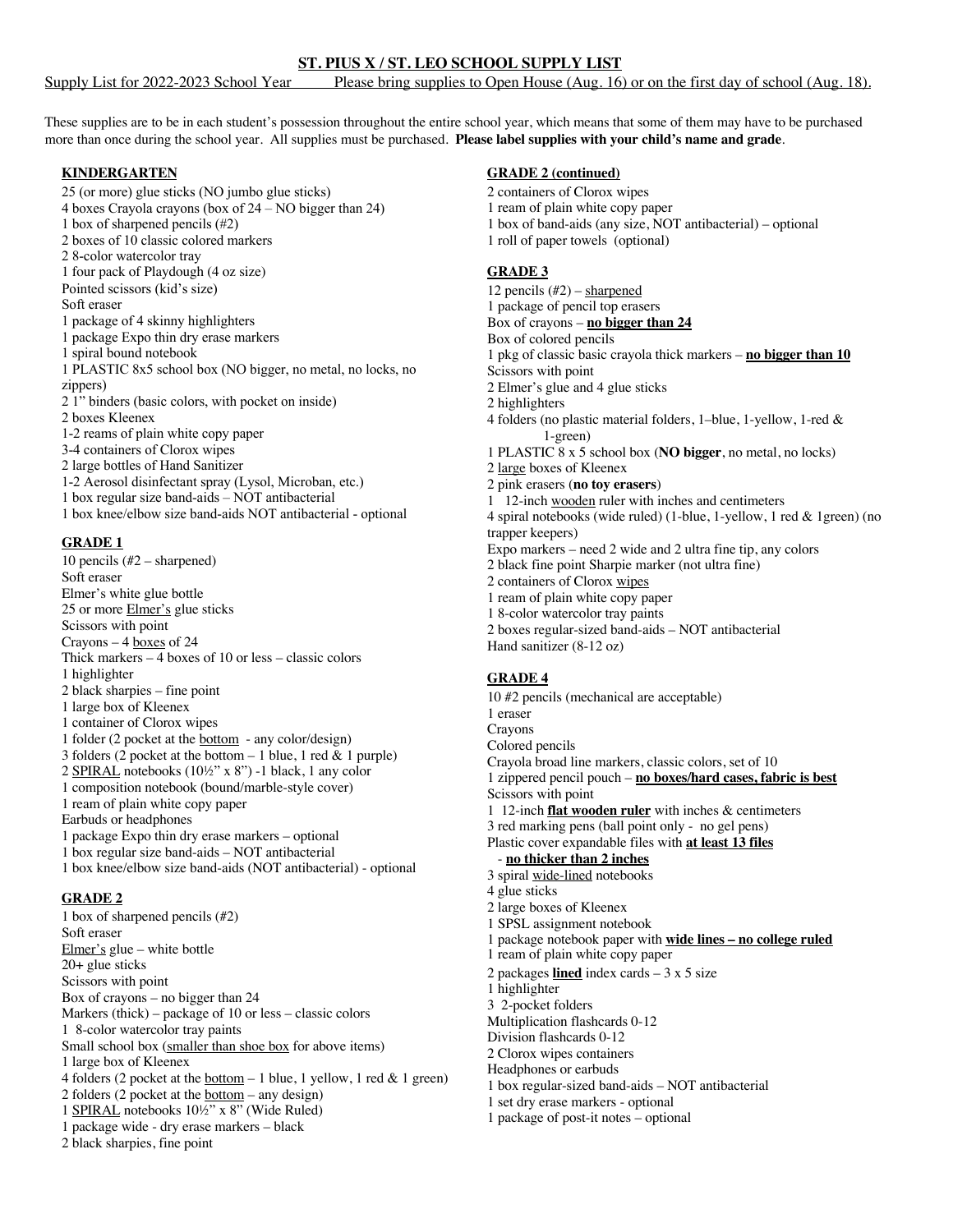Supply List for 2022-2023 School Year Please bring supplies to Open House (Aug. 16) or on the first day of school (Aug. 18).

### **GRADE 5**

6 SEPARATE **SPIRAL** notebooks (8½ x 11 – wide ruled) Expandable Folder (at least 6 pockets) 1 assignment notebook - preferably school's (available in school office) 1 large pencil bag Calculator – basic Protractor Ruler Earbuds or headphones **Scissors** 2 large boxes of Kleenex 4 reams of plain white copy paper 2 large containers of Clorox wipes 2 bottles or 1 large bottle hand sanitizer 1 roll of paper towels 1 Bottle of white glue and 3-4 glue sticks 4 boxes of 12 pencils  $(\#2)$  \*\* Crayons and magic markers (thin or thick) Colored pencils 4 Highlighters, different colors 2 large pink erasers Package of 4 or more Dry Erase/Expo Markers \*\*No mechanical pencils or sharpeners

### **GRADE 6**

5 1-subject spiral notebooks- prefer non-perforated 1 3-subject notebook with a sturdy cover for Math 1 5-subject notebook for Social Studies Expandable file with 7 pockets or a 3 ring binder with 7 pocket folders White loose leaf paper – wide-lined – 2 packages 1 assignment notebook 1 pencil bag #2 pencils Ball point pens - red & blue or black Highlighters – need two different colors 1 package thin and/or thick markers Calculator Earbuds or headphones 1 pkg (100) 3 x 5 index cards Post It Notes Flags/File Tabs 3-4 glue sticks 2 bottles white glue 3 rolls of scotch tape 1 plastic Art box (shoe-box size) 2 large boxes of Kleenex 1 package dry erase markers (Expo) 1 ream of plain white copy paper 1 container of Clorox wipes **NO** white-out, permanent markers, sharpies, or staplers

# **GRADE 7**

Pencils (#2) Pens (ball point blue or black **and** red checking pens) Colored pencils (may use the same ones purchased for Art) Highlighters (1 or 2) Small pencil bag or box SPSL School Planner (available in school office) Loose leaf paper Two 3-subject notebooks with **sturdy covers** and pocket dividers Two single-subject notebooks

### **GRADE 7 (continued)**

One 7½ x 9¾ composition notebook (100 pages) Two packages 3 x 5 lined white index cards Protractor and compass Small scissors (may use the same ones purchased for Art) Scotch tape (not refill rolls) Calculator Earbuds or headphones to use with Chromebooks 1 **LARGE** boxes of Kleenex (200 count) 1 expandable folder **OR** binder (for 8 classes) 2 reams plain white copy paper 9 paper grocery bags (to cover textbooks) 3 x 3 inch Post-It notes (2 packs) Disinfecting wipes Band-aids (latex free) Optional: hand sanitizer *No markers or cloth book covers*

### **GRADE 8**

Assignment notebook 1 pack loose leaf paper Black or blue AND red pens #2 Pencils **Highlighters** Expo Markers 5 single subject spiral notebooks 1 sturdy 3 subject spiral notebook 1 ream of plain white copy paper 2 large boxes of tissues Large expandable or binder with folders 6 paper grocery bags (at home for book covers) Earbuds or headphones Scotch tape 1-2 Packages of Post-It Notes (any size or color) Ruler Sharpie (1 of any color) Hand sanitizer Clorox wipes Markers – optional Small stapler - optional NO white-out, correction fluid,

### **SPANISH – GRADE 5, 6, 7 & 8**

Pocket folder Spiral notebook

### **ART – GRADES 4-8**

Crayons Colored pencils Watercolor palette #2 Pencils Pencil sharpener with lid Scissors White liquid glue (Elmers) Glue stick Eraser Folder Lined paper Notebook 1 ream of copy paper Mix Media paper pad